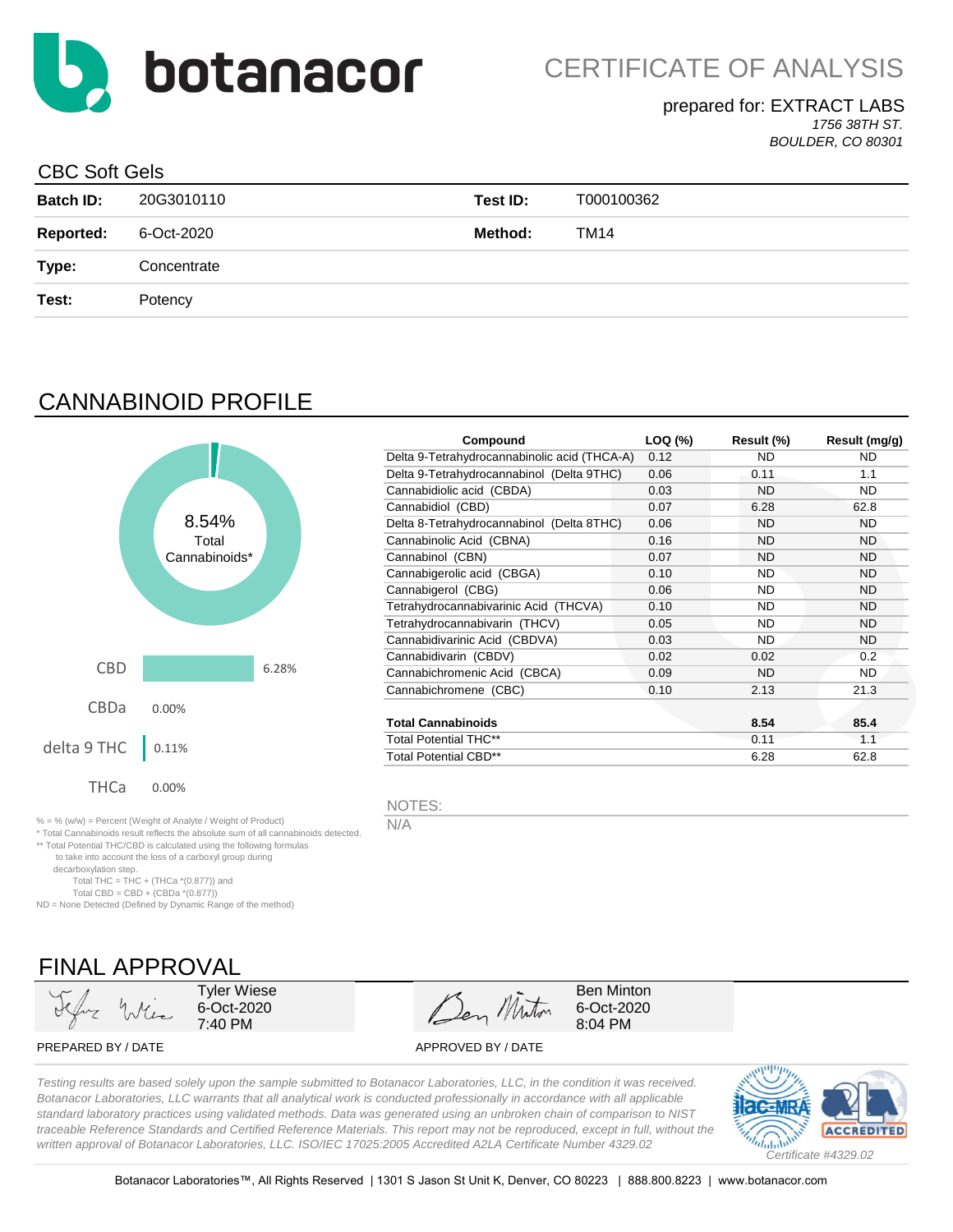

#### prepared for: EXTRACT LABS *1756 38TH ST.*

*BOULDER, CO 80301*

### CBC Soft Gels

| <b>Batch ID:</b> | 20G3010110                    | Test ID: | T000100364                   |
|------------------|-------------------------------|----------|------------------------------|
| Reported:        | 5-Oct-2020                    | Method:  | TM24, TM25, TM26, TM27, TM28 |
| Type:            | Concentrate                   |          |                              |
| Test:            | <b>Microbial Contaminants</b> |          |                              |
|                  |                               |          |                              |

## MICROBIAL CONTAMINANTS

| Contaminant                                                                                                                                                                  | Result (CFU/g)* |  |
|------------------------------------------------------------------------------------------------------------------------------------------------------------------------------|-----------------|--|
| <b>Total Aerobic Count**</b>                                                                                                                                                 | None Detected   |  |
| <b>Total Coliforms**</b>                                                                                                                                                     | None Detected   |  |
| <b>Total Yeast and Molds**</b>                                                                                                                                               | None Detected   |  |
| E. coli                                                                                                                                                                      | Absent          |  |
| STEC and 0157 E. coli                                                                                                                                                        | None Detected   |  |
| <b>Salmonella</b>                                                                                                                                                            | None Detected   |  |
| * CFU/g = Colony Forming Unit per Gram<br>** Values recorded in scientific notation, a common microbial practice of expressing numbers that are too large to be conveniently |                 |  |

*\*\* Values recorded in scientific notation, a common microbial practice of expressing numbers that are too large to be conveniently* 

 *written in decimal form.*

*Examples: 10^2 = 100 CFU 10^3 = 1,000 CFU 10^4 = 10,000 CFU 10^5 = 100,000 CFU*

#### NOTES:

TYM: None Detected Free from visual mold, mildew, and foreign matter Total Aerobic: None Detected Coliforms: None Detected

### FINAL APPROVAL

Tori King 5-Oct-2020 1:40 PM

Greg Zimpfer 5-Oct-2020 3:09 PM

PREPARED BY / DATE APPROVED BY / DATE

*Testing results are based solely upon the sample submitted to Botanacor Laboratories, LLC, in the condition it was received. Botanacor Laboratories, LLC warrants that all analytical work is conducted professionally in accordance with all applicable standard laboratory*  practices using validated methods. Data was generated using an unbroken chain of comparison to NIST traceable Reference Standards and *Certified Reference Materials. This report may not be reproduced, except in full, without the written approval of Botanacor Laboratories, LLC. ISO/IEC 17025:2005 Accredited A2LA Certificate Number 4329.03*



Botanacor Laboratories™, All Rights Reserved | 1301 S Jason St Unit K, Denver, CO 80223 | 888.800.8223 | www.botanacor.com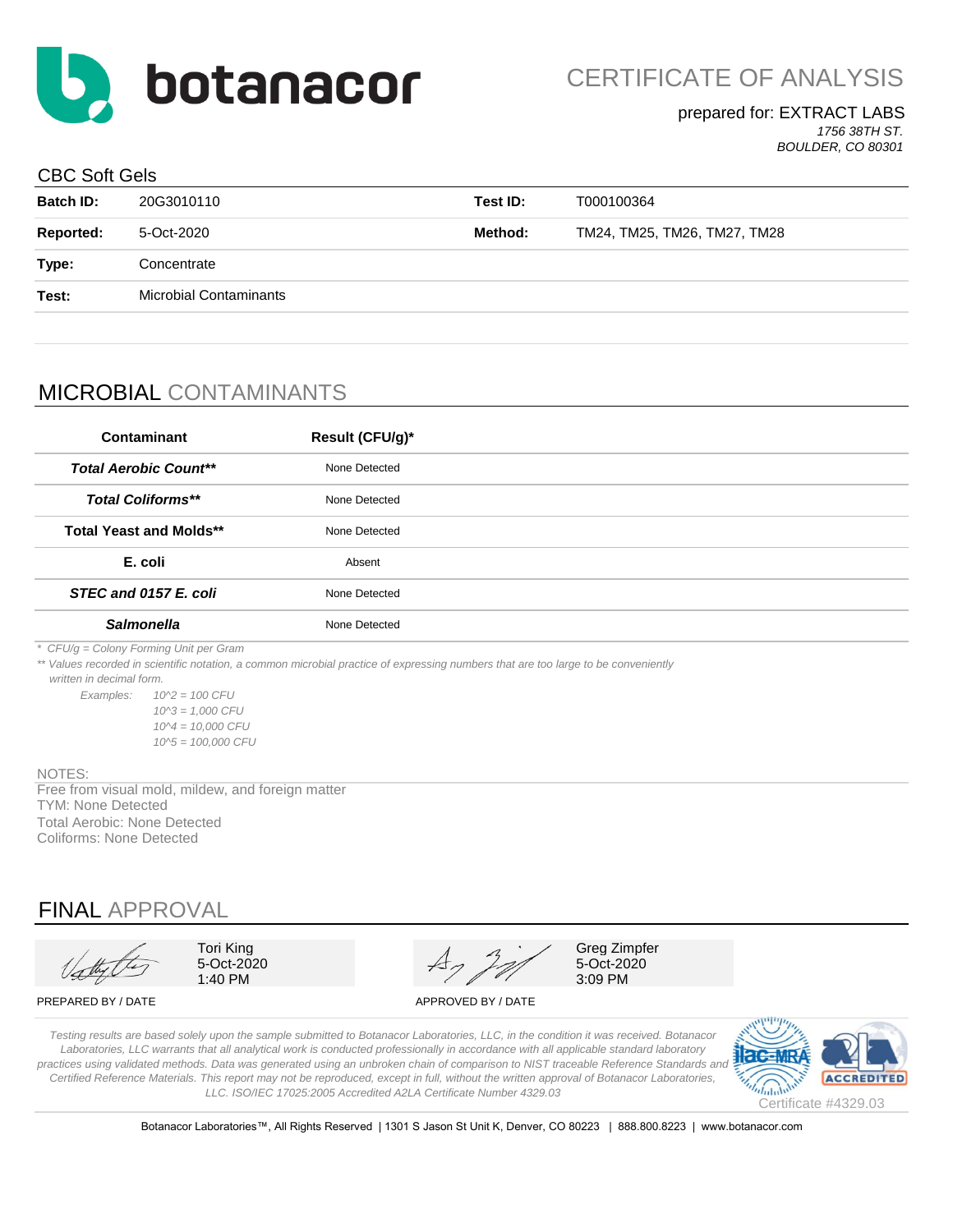

#### prepared for: EXTRACT LABS *1756 38TH ST. BOULDER, CO 80301*

#### CBC Soft Gels

| opo odkodo       |                          |          |            |
|------------------|--------------------------|----------|------------|
| <b>Batch ID:</b> | 20G3010110               | Test ID: | T000100363 |
| <b>Reported:</b> | 6-Oct-2020               | Method:  | TM04       |
| Type:            | Concentrate              |          |            |
| Test:            | <b>Residual Solvents</b> |          |            |
|                  |                          |          |            |

## RESIDUAL SOLVENTS

| <b>Solvent</b>                          | Dynamic Range (ppm) | <b>Result (ppm)</b> |
|-----------------------------------------|---------------------|---------------------|
| Propane                                 | 94 - 1876           | *ND                 |
| <b>Butanes</b><br>(Isobutane, n-Butane) | 187 - 3733          | *ND                 |
| Methanol                                | 60 - 1192           | *ND                 |
| Pentane                                 | 98 - 1959           | *ND                 |
| <b>Ethanol</b>                          | 91 - 1829           | *ND                 |
| Acetone                                 | 98 - 1959           | *ND                 |
| <b>Isopropyl Alcohol</b>                | 100 - 1998          | *ND                 |
| Hexane                                  | $6 - 121$           | *ND                 |
| <b>Ethyl Acetate</b>                    | 97 - 1948           | *ND                 |
| <b>Benzene</b>                          | $0.2 - 3.9$         | *ND                 |
| <b>Heptanes</b>                         | 97 - 1938           | *ND                 |
| Toluene                                 | 18 - 350            | *ND                 |
| Xylenes<br>(m,p,o-Xylenes)              | 126 - 2523          | *ND                 |

\* ND = None Detected (Defined by Dynamic Range of the method)

NOTES: N/A

## FINAL APPROVAL



Ryan Weems 6-Oct-2020 6:52 PM

Ben Miton

Ben Minton 6-Oct-2020 7:58 PM

PREPARED BY / DATE APPROVED BY / DATE

*Testing results are based solely upon the sample submitted to Botanacor Laboratories, LLC, in the condition it was received. Botanacor Laboratories, LLC warrants that all analytical work is conducted professionally in accordance with all applicable standard laboratory practices using validated methods. Data was generated using an unbroken chain of comparison to NIST traceable Reference Standards and Certified Reference Materials. This report may not be reproduced, except in full, without the written approval of Botanacor Laboratories, LLC. ISO/IEC 17025:2005 Accredited A2LA Certificate Number 4329.02*



Botanacor Laboratories™, All Rights Reserved | 1301 S Jason St Unit K, Denver, CO 80223 | 888.800.8223 | www.botanacor.com